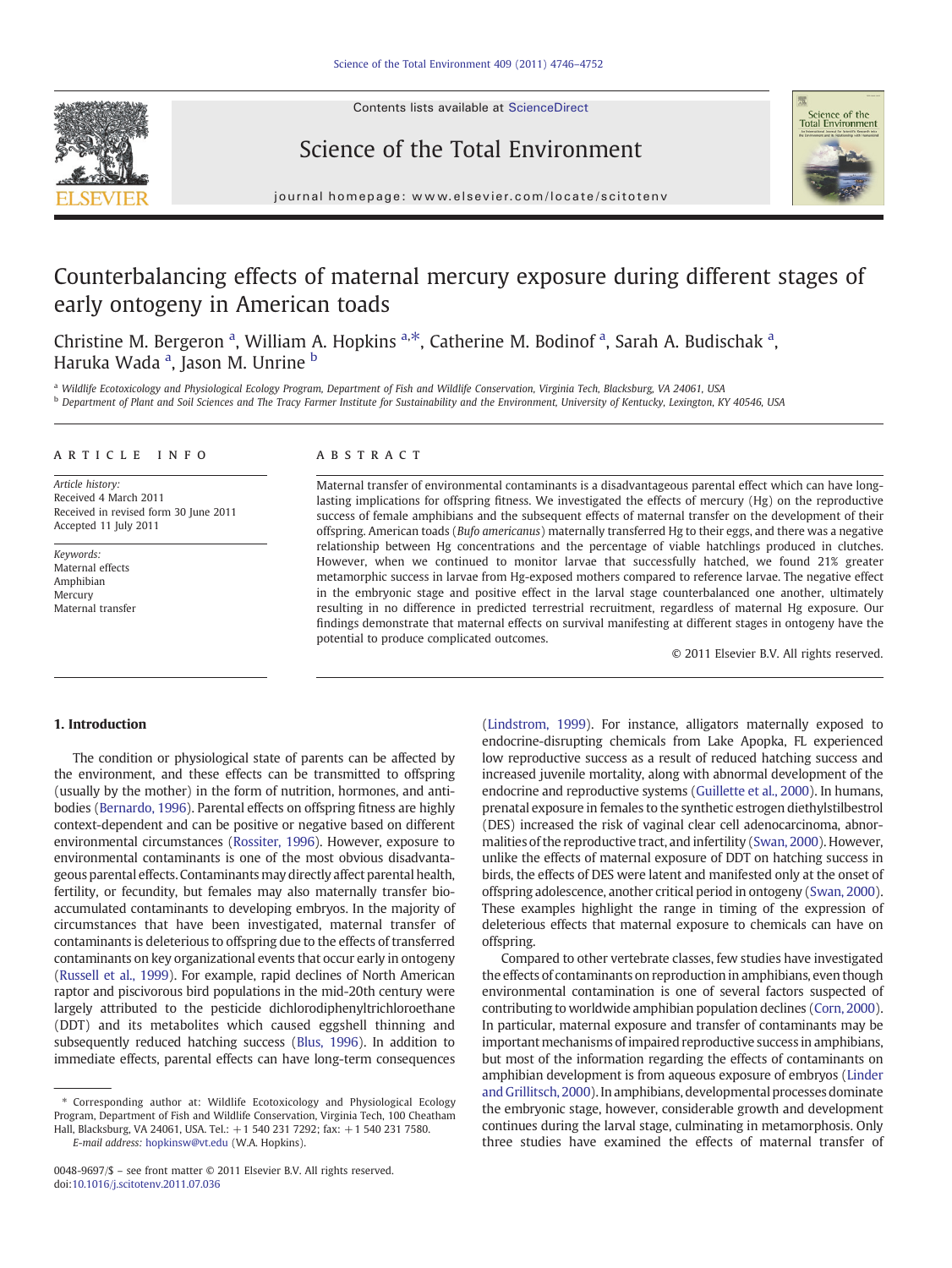contaminants on amphibian offspring [\(Bergeron et al., 2011; Hopkins](#page-6-0) [et al., 2006; Kotyzova and Sundeman, 1998](#page-6-0)), and there are few studies of the potential for latent effects of maternal exposure to contaminants beyond embryonic development. Much like DES, it is possible that the effects of maternal transfer of contaminants could manifest during critical developmental periods weeks to months after hatching [\(Budischak et al., 2008; Rohr and Palmer, 2005](#page-6-0)).

The current study sought to investigate the effects of maternal exposure to mercury (Hg) on the reproductive success of female amphibians across a large Hg-contamination gradient and the subsequent development of their offspring through metamorphosis at the extremes of this gradient. Mercury is an environmental contaminant of global concern due to its ubiquity, toxicity, and ability to bioaccumulate in animals, especially as (mono)methylmercury (MMHg) [\(Fitzgerald et al., 1998; Mason et al., 1996](#page-6-0)). Due to the neurotoxic, teratogenic, and endocrine-disrupting nature of Hg, subtle effects on behavior and reproduction may occur at concentrations well below levels associated with overt toxicity and death [\(Scheuhammer, 1991;](#page-6-0) [Weiner and Spry, 1996\)](#page-6-0). Indeed, reproductive success is the demographic parameter expected to be most affected by exposure to Hg in fish and birds [\(Crump and Trudeau, 2009; Scheuhammer et al., 2007;](#page-6-0) [Weiner and Spry, 1996\)](#page-6-0). Although there is little information about the effects of Hg in amphibians, larval development and metamorphic climax are both stages during ontogeny when amphibians are known to be sensitive to Hg exposure [\(Unrine et al., 2004\)](#page-6-0). In a previous study, we determined that Bufo americanus (American toads), one of the most common amphibians inhabiting the floodplain of the historically Hg-contaminated South River, VA, USA ([Carter, 1977\)](#page-6-0), maternally transferred Hg to their eggs [\(Bergeron et al., 2010a\)](#page-6-0). Here, we predicted that offspring from female B. americanus collected at Hgcontaminated sites would be negatively affected by the maternal transfer of Hg through both decreased embryonic viability (i.e., decreased hatching success and increased frequency of morphological abnormalities) and decreased metamorphic success due to the latent effects of Hg during the larval stage, thus decreasing the females' overall reproductive success.

# 2. Material and methods

#### 2.1. Breeding and egg collection

We captured amplexing pairs of B. americanus in March and April of 2007 ( $n=53$ ) and 2008 ( $n=30$ ) from breeding pools located within 180 m of the South River, along a broad contamination gradient upstream (river mile [RM]  $-1.7$  and  $-5$ ;  $n=24$ ) and downstream (RM 2, 5, 9, 16, and 20;  $n = 59$ ) of a Hg contamination source (RM 0; see [Bergeron et al., 2010b](#page-6-0) for additional information). The South River was historically contaminated with mercuric sulfate used by a manufacturing plant in Waynesboro, VA ([Carter, 1977\)](#page-6-0) and an analysis of surface water and sediment at the South River and the reference sites confirmed that Hg was the primary contaminant while organochlorine pesticides, polycyclic aromatic hydrocarbons, and other trace metals, such as cadmium, copper, chromium, lead, selenium, and zinc, were generally low [\(URS, 2007](#page-6-0)).

To determine whether Hg maternally transferred to eggs in B. americanus has any effect on reproductive success and development, we followed the methods of [Hopkins et al. \(2006\)](#page-6-0) and [Bergeron](#page-6-0) [et al. \(2010a\).](#page-6-0) Briefly, amplexing pairs of B. americanus were transported to the laboratory where they were allowed to breed in dechlorinated tap water. We recorded mass and snout–vent length (SVL) of females after oviposition. In 2007, we held most females for an additional 48 h to void gut contents, then collected blood and sacrificed them with an overdose of buffered tricaine methane sulfonate (MS-222) to examine relationships between Hg in female carcasses and blood/eggs (see [Bergeron et al., 2010a, 2010b](#page-6-0)). In a parallel study we determined that the percentage of Hg that was methylated (MMHg) in female carcass, blood, and eggs was  $53.3 \pm 2.3$ %, 71.4 $\pm$ 2.8%, and 47.8 $\pm$ 3.3% (mean $\pm$ 1 standard error hereafter), respectively ([Bergeron et al., 2010a](#page-6-0)). Thus, in the present study, we report only total Hg (THg) concentrations for these tissues. By establishing mathematical relationships between Hg in female blood and carcass in this supporting study [\(Bergeron et al., 2010a\)](#page-6-0), we were also able to avoid sacrificing females in 2008 and instead analyzed blood for Hg analysis. Females and males were individually marked by toe clipping and released at their point of capture.

#### 2.2. Embryonic developmental assessment

After determining the clutch size of each female, we allocated subsets from each clutch for Hg analyses, hatching and morphological assessments, and mesocosm experiments (2008 only). To assess hatching and morphological development, subsets of 500 eggs from 52 females were allowed to develop to hatching (~Gosner stage [GS] 20) at 17–20 °C in ~3 L of dechlorinated tap water. Hatchlings from each subset were counted to quantify hatching success, and then fixed in formalin and stored in 70% ethanol. We classified each hatchling as either morphologically "normal" or "abnormal" according to the methods of [Bantle et al. \(1991\)](#page-6-0) using a dissecting microscope. Morphological abnormality classifications included edema or swelling, craniofacial malformations, and/or four types of axial malformations (dorsal flexure, lateral flexure, wavy tail, and axial shortening). All morphological assessments were performed blind to female identity. Finally, we calculated the overall viability of embryos in each clutch by combining hatching success and the frequency of abnormalities (assuming abnormal hatchlings were not viable) ([Hopkins et al., 2006\)](#page-6-0).

#### 2.3. Latent effects on larvae

To examine latent effects of maternally-derived Hg on larval traits and recruitment (i.e., successful metamorphosis) at the extremes of the Hg-contamination gradient, we established replicated  $(n=12)$ outdoor aquatic mesocosms in 1500 L polyethylene stock tanks at Virginia Tech in Blacksburg, VA. On February 29, 2008, we filled the mesocosms with approximately 475 L of well water and 475 L of dechlorinated city water. No Hg was added to any of the mesocosms. To provide nutrients, each mesocosm received 1 kg of air-dried deciduous leaf litter (50:50 poplar and oak mix) and 17 g of finely ground Purina Rabbit Chow® (St. Louis, MO, USA). To initiate algal and periphyton growth, we added 2 L of filtered water to each mesocosm from two ponds within Montgomery County, VA on three separate dates before March 14, 2008. To decrease the variability in initial phytoplankton communities, portions of water were repeatedly exchanged among mesocosms prior to the addition of hatchlings. We covered mesocosms with black mesh lids to provide shade and exclude predators and competitors.

After embryos hatched, "normal" hatchlings were added to the mesocosms where they remained until the initiation of metamorphic climax. Because female blood and egg THg concentrations are closely correlated ([Bergeron et al., 2010a\)](#page-6-0), we used female blood THg to initially characterize clutches as either reference (female blood THg concentrations<250 ng/g, wet weight) or maternally Hg-exposed (hereafter, Hg-exposed; female blood concentrations > 1000 ng/g, wet weight). These threshold concentrations represented the extremes of the Hg-contamination gradient as females from the reference sites did not exceed 250 ng/g THg in their blood and the upper quartile of blood from females at the South River exceeded 1000 ng/g THg. On April 9, 2008 clutches (reference  $n=6$ , Hg-exposed  $n=3$ ) within each group were combined to homogenize genetic variation to avoid confounding mesocosm effects with clutch effects [\(Boone and James, 2005\)](#page-6-0). Next, equal densities of 100 hatchlings were added to each randomly chosen mesocosm ( $n=6$  mesocosms/group). We monitored mesocosms daily and moved metamorphosing individuals ( $\geq$  GS 42) into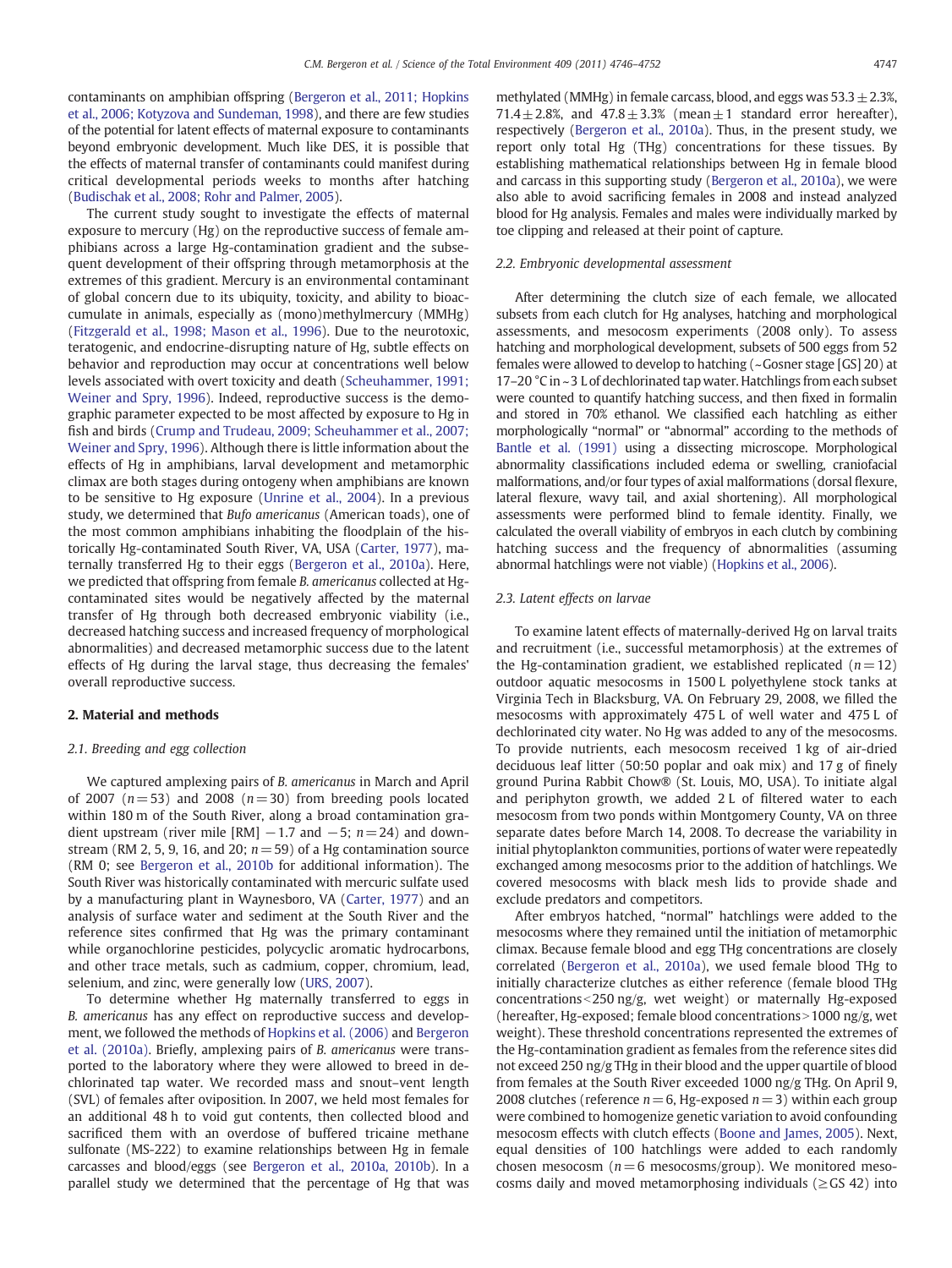the lab to complete metamorphosis. At the time of front limb emergence, we placed individuals in separate 500 mL cups with  $\sim$  20 mL mesocosm water and a dry area to climb onto during tail resorption. We checked each metamorphosing tadpole once a day for mortality or completion of tail resorption (GS 46). All surviving metamorphosed toads were weighed and measured, euthanized with buffered MS-222, and then frozen for subsequent Hg analyses.

# 2.4. Estimating terrestrial recruitment

We estimated overall recruitment to the terrestrial environment as the percent of a clutch to metamorphose for the reference and Hgexposed clutches by using a simple algorithm:

Estimated recruitment 
$$
(\mathcal{X}) = \frac{\text{clutch size} * \mathcal{X} \text{ viable} * \mathcal{X} \text{ metamorphic success}}{\text{clutch size}}
$$
.

The model incorporates clutch size and associated viability for each female sampled and relies on the mean metamorphic success from the two mesocosm groups (Hg-exposed or reference) to estimate terrestrial recruitment. We made the following assumptions: 1) hatchlings with morphological abnormalities were not viable; 2) the percent viability for the 500 egg subset is representative of the entire clutch; 3) the metamorphic success of pooled clutches from reference and Hgexposed mesocosms at the extremes of the Hg-contamination gradient (45.3% and 54.5%, respectively) is indicative of metamorphic success of individual clutches from reference and Hg contaminated sites.While we fully recognize that this estimate is overly simplistic and does not account for individual clutch effects on larval development or important ecological factors such as density-dependence and competition, it is a useful first order approximation of metamorph production for each female.

#### 2.5. Sample preparation and mercury analyses

We lyophilized and homogenized adult carcasses (2007), eggs (2007 and 2008), and metamorphs from the mesocosm experiment (2008) and we report THg concentrations on a dry wt basis. Whole blood from each adult B. americanus was homogenized using a vortex mixer and we report THg concentrations in blood on a wet wt basis. Percent moisture was  $77.8 \pm 0.4$ % (mean $\pm 1$  standard error of the mean hereafter) for female carcasses,  $96.3 \pm 0.2\%$  for eggs, and 87.1  $\pm$ 0.1% for metamorphs. We analyzed subsamples (20–150 mg) for THg content by combustion–amalgamation–cold vapor atomic absorption spectrophotometry (Direct Mercury Analyzer 80, Milestone, Monroe, CT, USA) according to U.S. Environmental Protection Agency (U.S. EPA) method 7473 ([USEPA, 1998\)](#page-6-0). For quality assurance, each group of 10 to 15 samples included a replicate, blank, and standard reference material (SRM; TORT-2 lobster hepatopancreas, DOLT-2 dogfish liver, DOLT-3 dogfish liver, DORM-3 fish protein [National Research Council of Canada (NRCC), Ottawa, ON] or SRM 966 Toxic Metals in Bovine Blood Level 2 [National Institute of Standards and Technology, Gaithersburg, MD, USA]). We calibrated the instrument using solid SRMs (TORT-2 and DORM-2 dogfish muscle [NRCC], or DOLT-3 and DORM-3). Method detection limits (MDLs; 3 times the standard deviation of procedural blanks) for samples were 0.95 ng, and all samples had THg concentrations that exceeded the limit. Average relative percent differences (RPD) between replicate sample analyses were  $5.98 \pm 0.75\%$  ( $n = 75$ ). Mean percent recoveries of THg for the SRMs ranged from  $89.66 \pm 0.01\%$  to  $106.87 \pm 0.51\%$ .

# 2.6. Statistical analyses

We examined the relationship between female, blood, or egg THg concentrations and female body size on clutch size using multiple regression analyses. We used linear regression to examine the relationship between female body size and THg concentrations in tissues. We used analysis of variance (ANOVA) to test for differences in female body size and clutch size by year.

To assess the effects of Hg on embryonic development, we used linear regression to describe the relationships between female body THg concentrations (log-transformed) in 2007 (the only year we sacrificed females) and hatching success, the frequency of abnormalities, or viability (all angular-transformed). We used analysis of covariance (ANCOVA) to compare relationships between blood or egg THg concentrations (log-transformed) and hatching success, the frequency of abnormalities, or viability (all angular-transformed) between years (2007 and 2008). Although female body size (SVL) did not influence hatching success or viability, there was a weak tendency for it to influence abnormalities ( $r = 0.243$ ,  $p = 0.083$ ), where smaller females produced more abnormal individuals. Thus, to correct for body size, we used the residuals of SVL and the frequency of abnormalities in the linear regression and ANCOVA analyses.

To compare development of larvae in mesocosms from reference and Hg-exposed females, we used multivariate analysis of variance (MANOVA) with several parameters describing traits of recruits to the terrestrial environment. These endpoints included: SVL and condition  $(mass/SVL<sup>3</sup>*10<sup>5</sup>)$  at the completion of metamorphosis (GS 46), days until the beginning of metamorphic climax (GS 42), days to complete metamorphic climax (from GS 42 to 46), and the percentage of individuals to complete metamorphosis. Mean responses of each mesocosm were used in all statistical analyses. Lastly, we used linear regression to examine the relationship between THg concentrations in eggs and blood and estimated recruitment.

We performed all analyses with SAS 9.1 (SAS Institute, Cary, NC, USA) and used  $\alpha = 0.05$  to determine statistical significance.

#### 3. Results

#### 3.1. Effects of mercury on clutch characteristics

There were no significant effects of female, egg, or blood THg concentrations on clutch size ( $p>0.244$ , for all), but female mass and SVL were both positively correlated with clutch size ( $p<0.0001$ , for all). Females were larger in 2008 (70.5  $\pm$  2.8 g, 87.17  $\pm$  1.58 mm) than in 2007 (56.1 $\pm$ 2.1 g, 80.38 $\pm$ 0.74 mm; F<sub>1,80</sub> > 16.68, p<0.0001, for both), resulting in larger clutch sizes in 2008 (mean, SE:  $7495 \pm 495$ ) compared to 2007 (6078  $\pm$  366; F<sub>1,80</sub> = 5.28, p = 0.024). In 2007, there was no relationship between female body THg concentrations and SVL  $(r^2 = 0.022, p = 0.319, n = 48)$ . However, with both years combined, female SVL was positively correlated with blood and egg THg concentrations ( $r^2 = 0.073$ ,  $p = 0.013$ ,  $n = 83$  and  $r^2 = 0.089$ ,  $p = 0.006$  $n= 83$ , respectively), suggesting a trend toward larger females accumulating and transferring more Hg to their eggs.

#### 3.2. Effects of mercury on embryonic development

The percentage of embryos that successfully hatched (clutch range: 0.6–100%) decreased with increasing THg concentrations. This relationship was best explained by the correlation with female body THg concentrations in 2007 [\(Fig. 1](#page-3-0)A;  $r^2 = 0.472$ ,  $p < 0.001$ ,  $n = 23$ ). A strong negative relationship was also found between maternal blood THg and hatching success ([Fig. 1](#page-3-0)B;  $F_{1,53} = 13.11$ ,  $p < 0.001$ ) and be-tween egg THg and hatching success [\(Fig. 1](#page-3-0)C;  $F_{1,53} = 19.27$ ,  $p < 0.001$ ). For blood and eggs, the effect of THg on hatching success was consistent across years (F<0.93,  $p>0.339$ , for all year and THg by year combinations).

We assessed the morphology of newly hatched embryos from 52 clutches ( $n = 20,551$  hatchlings). Contrary to our predictions, the frequency of abnormalities (clutch range: 0.2–56%) decreased as THg concentrations increased in female body ([Fig. 2A](#page-3-0);  $r^2 = 0.297$ ,  $p =$ 0.013), blood [\(Fig. 2](#page-3-0)B;  $F_{1,48} = 7.35$ ,  $p = 0.009$ ), and eggs (Fig. 2C;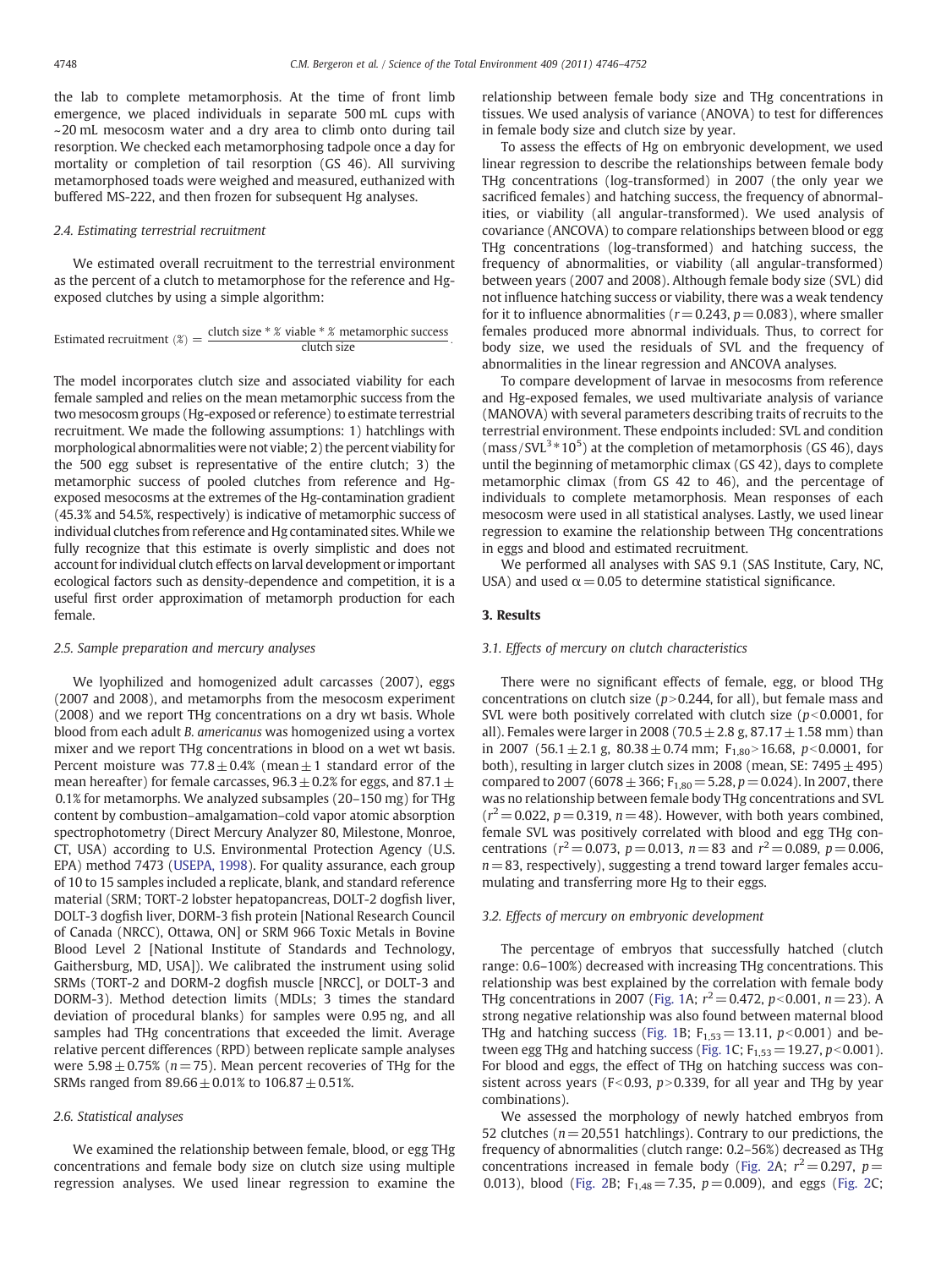<span id="page-3-0"></span>

Fig. 1. Relationship between log total mercury (THg; ng/g) concentration and the percentage of embryos that successfully hatched (angular transformation) in A) female body (dry weight; 2007 only), B) female blood (wet weight) and C) eggs (dry weight) from the reference (open symbols) and contaminated (closed symbols) portion of the South River (VA, USA) in 2007 (circle symbols) and 2008 (square symbols). Note that the y-axis is expressed as an angular transformation of the percent hatching.

 $F_{1,48}= 9.15$ ,  $p= 0.004$ ). For blood and eggs, the effect of THg on the frequency of abnormalities was consistent across years  $(F<2.10,$  $p$  > 0.154, for all year and THg by year combinations). Of the total abnormalities observed, 83% were axial, 12% were craniofacial, 3.2% were edema, and 4.4% were considered "other" which included abnormal gut coiling, reduced tail margins, and no head.

The decrease in the frequency of abnormalities with increasing THg concentrations was not sufficient to offset the effect of decreased hatching success on overall hatchling viability (clutch range: 0.4–95%), which decreased with increasing THg concentrations in female body [\(Fig. 3A](#page-4-0):  $r^2 = 0.292$ ,  $p = 0.014$ ,  $n = 20$ ), blood [\(Fig. 3B](#page-4-0):  $F_{1,48} = 5.55$ ,  $p =$ 0.023), and eggs ([Fig. 3C](#page-4-0):  $F_{1,48} = 6.88$ ,  $p = 0.012$ ). Again, for blood and eggs, the effect of THg on viability was consistent across years ( $F<0.37$ ,  $p > 0.544$ , for all year and THg by year combinations).



Fig. 2. Relationship between log total mercury (THg; ng/g) concentration and the percentage of abnormal hatchlings (angular transformation) corrected for body size (snout–vent length; SVL) in A) female body (dry weight; 2007 only), B) female blood (wet weight) and C) eggs (dry weight) from the reference (open symbols) and contaminated (closed symbols) portion of the South River (VA, USA) in 2007 (circle symbols) and 2008 (square symbols).

#### 3.3. Effects of maternal mercury on larval development

The mean THg concentrations in the blood of females from the reference and contaminated site used in the mesocosm experiment were  $181.6 \pm 28.0$  and  $2122.0 \pm 480.4$  ng/g, respectively. The corresponding mean THg concentrations in the eggs were  $29.8 \pm 3.5$  and  $286.1 \pm 38.3$  ng/g for the reference and contaminated clutches, respectively. The overall MANOVA model describing metamorphic responses to maternal Hg exposure extremes at the South River revealed a significant difference between the Hg-exposed and reference groups (Pillai's Trace = 0.80,  $F_{5,6}$  = 4.76,  $p$  = 0.042). Component ANOVAs revealed no difference ( $p > 0.133$ , for all) between the reference and Hg-exposed groups in SVL (mm:  $13.8 \pm 0.2$  and  $13.0 \pm 0.5$ ), body condition (9.0 $\pm$ 0.2 and 9.4 $\pm$ 0.3), days to the start of metamorphic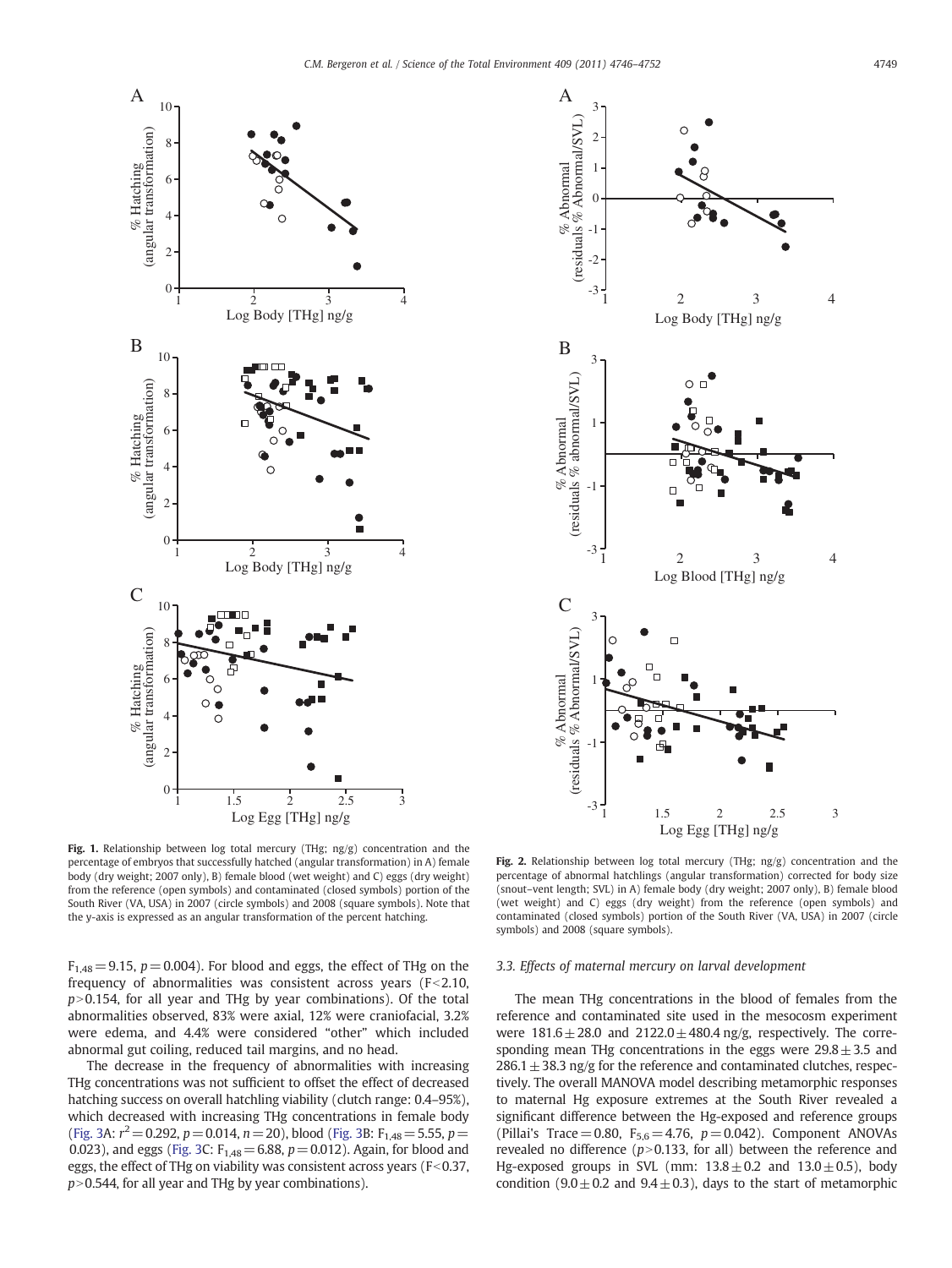<span id="page-4-0"></span>

Fig. 3. Relationship between log total mercury (THg; ng/g) concentration and the percentage of viable hatchlings (angular transformation) in A) female body (dry weight; 2007 only), B) female blood (wet weight) and C) eggs (dry weight) from the reference (open symbols) and contaminated (closed symbols) portion of the South River (VA, USA) in 2007 (circle symbols) and 2008 (square symbols). Overall viability of embryos in each clutch was estimated by combining hatching success and the frequency of abnormalities (assuming abnormal hatchlings were not viable). Note that the y-axis is expressed as an angular transformation of the percent viable.

climax (47.8  $\pm$  0.5 and 49.0  $\pm$  0.6), and days to complete metamorphic climax (5.2 $\pm$ 0.1 and 5.3 $\pm$ 0.1), respectively. Although the significance of the MANOVA may be attributable to the variance properties of the combined endpoints rather than a single strong effect on any single endpoint, the most notable difference was a 21% decrease in metamorphic success in the reference group ( $45.3 \pm 3.8$ %) compared to the Hg-exposed group (54.5  $\pm$  2.9%; p = 0.084). Because individuals were not subjected to additional exposure of excessive Hg during larval development, THg concentrations (dry weight) in metamorphs were low and did not differ between individuals exposed as embryos to reference and high maternal Hg (42.1  $\pm$  2.2 ng/g versus 43.1  $\pm$  2.4 ng/g;  $F_{1,10} = 0.09$ ,  $p = 0.776$ ).



Fig. 4. Relationship between total mercury (THg; ng/g, dry weight) concentrations in eggs and estimated recruitment (%) ( $r^2$  = 0.024, p = 0.273).

We found no significant relationship between the THg in the eggs or maternal blood and estimated recruitment (Fig. 4;  $r^2 = 0.024$ ,  $p = 0.273$  and  $r^2 = 2.8 \times 10^{-5}$ ,  $p = 0.970$ , respectively), suggesting that the negative effect of maternal Hg exposure on the embryonic stage was offset by enhanced survival during the larval stage, resulting in no effect on the number of juveniles entering the terrestrial environment.

# 4. Discussion

Individuals can be directly affected by their environment, but also indirectly affected by the environment in which their parents and even their grandparents inhabited ([Bernardo, 1996; Mousseau and Fox,](#page-6-0) [1998; Rossiter, 1996](#page-6-0)). Because these environmental factors can influence offspring phenotypes, there are widespread implications for both wildlife and human health. For instance, parental exposure to environmental contaminants or poor nutritional state can have negative, transgenerational effects on adult offspring in terms of disease susceptibility and reproductive success ([Anway and Skinner, 2006;](#page-6-0) [Bateson et al., 2004](#page-6-0)). In some cases, there are compensatory mechanisms within an individual to offset the effects of the maternal environment either during the embryonic stage or later in development. For example, in mice, developmental exposure to the endocrineactive chemical, bisphenol A (BPA) modified the epigenome via DNA methylation. However, maternal nutrient supplementation negated the hypomethylating effect of BPA ([Dolinoy et al., 2007](#page-6-0)). Alternatively, individuals that experience nutritional deficits during early development can compensate by accelerating growth in a later stage if conditions improve, however this compensatory growth can be associated with long-term costs in the adult stage ([Metcalfe and Monaghan,](#page-6-0) [2001\)](#page-6-0). Interestingly, here we demonstrate a counterbalancing effect within an amphibian population. Although we found a negative effect of maternal Hg exposure on amphibian reproduction through reduced embryonic viability, the effect was counterbalanced by relatively high metamorphic success in surviving larvae from Hg-exposed females at the extreme of the Hg-contamination gradient. Based on a simple model that combines survival from these two stages of ontogeny, we observed no net effect of maternal Hg exposure on estimated terrestrial recruitment, suggesting that the counterbalancing effect could have important ecological consequences for the population.

Maternal exposure to environmental contaminants can negatively affect reproduction by influencing a variety of factors including egg production, embryo viability, and successful offspring development. Maternal Hg exposure did not affect female clutch size in B. americanus, even at the elevated concentrations of Hg documented in this study. This stands in contrast to other studies that have found impaired ovary development, egg production, and spawning success in females of oviparous species exposed to Hg, particularly in fish (reviewed in [Crump and Trudeau, 2009; Tan et al., 2009](#page-6-0)). Alternatively, even though female B. americanus only transfer a small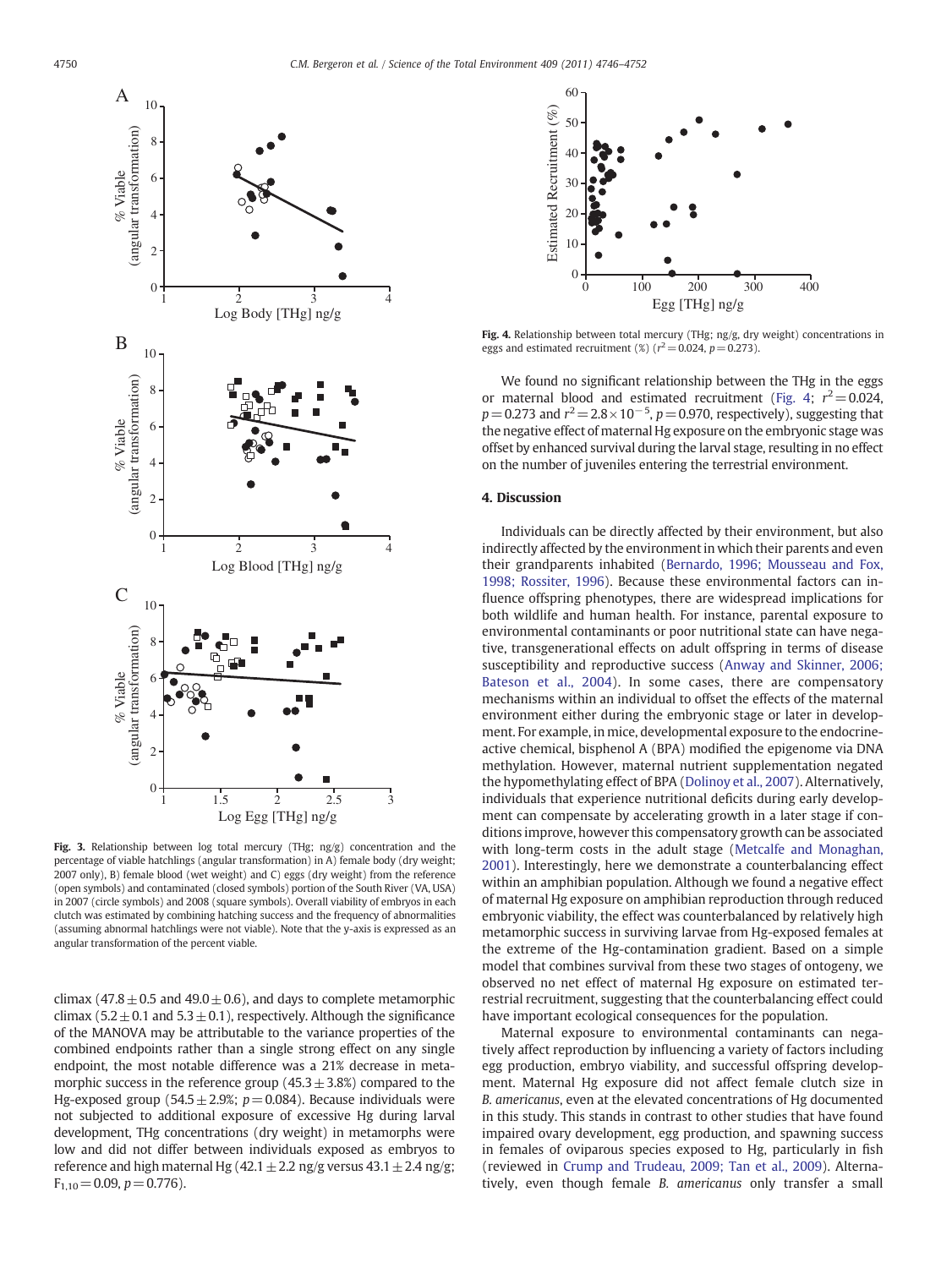proportion (~5%) of their pre-ovipositional Hg body burden to their eggs ([Bergeron et al., 2010a\)](#page-6-0), the resulting Hg concentrations in eggs appear to be sufficient to decrease hatching success. Although correlative, this relationship provides compelling evidence that female amphibians can maternally transfer a contaminant and influence the survival of offspring in the early stages of development.

Offspring that successfully hatch may be at a functional disadvantage due to the effect of maternal exposure to contaminants on embryonic neurodevelopment or morphology. Contrary to the prevailing body of literature on Hg and many other contaminants (e.g., [Weis and](#page-6-0) [Weis, 1991](#page-6-0)) as well as our predictions, we found that the frequency of abnormalities decreased with increasing Hg concentrations. Our findings suggest that Hg induces mortality rather than a teratogenic effect in amphibian embryos from high Hg clutches. Consequently, we hypothesize that a greater proportion of lower quality embryos hatched successfully in clutches from reference mothers, resulting in a greater proportion of abnormal hatchlings. However, the decrease in the frequency of abnormalities in high Hg clutches was not sufficient to offset the effect of decreased hatching success, and ultimately, overall hatchling viability decreased with increasing Hg concentrations. Interestingly, the strongest correlation between Hg concentrations in all the tissues sampled (maternal carcass, maternal blood, and eggs) and the embryonic developmental endpoints (hatching success, frequency of abnormalities, and viability) were with maternal carcass. We expected the strongest correlations to be with Hg concentrations in eggs, assuming that the direct effect of transferred Hg causes the reduction in viability. The stronger relationship between female Hg concentrations and embryonic development suggests that the effects of Hg on the female's reproductive axis or other aspects of her physiology might contribute to the observed embryonic effects. As a result, exposure to Hg could lead to suboptimal egg quality or maternal deposition of other hormones (e.g., stress hormones) into the egg. For example, [Verboven et al. \(2009\)](#page-6-0) found that egg quality in Glaucous Gulls (Larus hyperboreus) exposed to persistent organic pollutants may be affected by the direct maternal transfer of pollutants to eggs and indirectly through changes in egg size and composition (lipid and water content).

Few studies have investigated the long-term effects of maternal transfer of contaminants on offspring development despite the fact that important organizational events often occur early in development. This is one of the first studies in amphibians to examine potential long-term or latent effects of maternal contaminant exposure during the larval period. We found no difference in body size or condition, time to metamorphosis, or days to complete tail resorption between the metamorphs from reference or Hg-exposed groups. However, contrary to our predictions, we found that larvae from the Hg-exposed group actually had greater metamorphic success than larvae from the reference group. Based on these observations, we hypothesize that the poorest quality embryos in the clutch were eliminated due to elevated maternal Hg exposure and the surviving larvae were more robust than larvae from the reference clutches, which were not subjected to similar selective pressures. In our simplified developmental environments (i.e., excluding predators and heterospecific competitors), the "selection" by Hg for more robust larvae appears to be advantageous. However, Hg is a neurotoxicant with known effects on behavior and performance, even when maternal exposure is the only exposure to Hg. For example, larval Atlantic croaker (Micropogonias undulates) from parents fed MMHgcontaminated diets showed reduced performance including altered swimming behavior and startle response [\(Alvarez et al., 2006\)](#page-6-0). Thus, it remains unknown how amphibian larvae maternally-exposed to Hg would respond to predators or intense competition.

To assess the overall impact of maternal Hg exposure in B. americanus on the number of surviving metamorphs, we used a simple model to estimate recruitment to the terrestrial environment. We found that the negative effect of maternal Hg exposure on viability in the embryonic stage was counterbalanced by the selection for more robust larvae in the Hg-exposed group, resulting in no differences in recruitment across a wide range of Hg concentrations. This counterbalancing effect is a significant finding because it suggests that, assuming all else is equal, maternal Hg exposure ultimately has little effect on amphibian juvenile recruitment, which can later influence the future reproducing population [\(Beebee et al., 1996; Berven, 1990\)](#page-6-0). However, while juvenile recruitment may be unaffected, we did not investigate the potential impact of maternal Hg exposure on the population through changes in genetic variability. For example, the selection for robust larvae in the Hg-exposed group may drive evolution in ways that are not adaptive in terms of resistance to natural stressors (e.g., predation or disease) ([Medina et al.,](#page-6-0) [2007](#page-6-0)). In addition, it is possible that the counterbalancing effect may produce variable results under natural conditions because we began the larval experiment with equal densities of hatchlings in each of the simulated ponds (mesocosms) and did not account for known densitydependent interactions in amphibian larvae. For example, in natural conditions, if hatching success was reduced in Hg-contaminated ponds, the density of surviving larvae would be reduced, releasing them from competitive pressure and potentially increasing their metamorphic success beyond that observed in this experiment compared to larvae from reference ponds. Because competition is an important factor influencing metamorphic success of amphibians (e.g., [Semlitsch and](#page-6-0) [Caldwell, 1982; Wilbur, 1977](#page-6-0)), demographic population modeling (e.g., [Vonesh and De la Cruz, 2002](#page-6-0)) will ultimately be a more informative method to estimate recruitment provided that juvenile and adult parameters can be obtained or estimated.

The maternal environment can greatly influence reproductive conditions and both the immediate and long-term development of offspring. Our findings shed further insight into the effects of maternal contaminant exposure on reproductive success and are among the first to correlate contaminant concentrations in the field with deleterious effects (reduced hatchling viability) on amphibian reproduction. In addition, comparatively few studies investigate the long-term consequences of maternal transfer of contaminants. Our work demonstrates that maternal effects which manifest at different stages in ontogeny have the potential to offset one another. This is of broad importance because it suggests that advantageous or disadvantageous parental effects on survival during early life stages may be counterbalanced in a later stage, resulting in no net effect on recruitment to the adult population. However, because maternal effects are highly context-dependent, future studies should account for differing environmental circumstances. For example, an important next step will be to incorporate greater environmental complexity by determining whether the latent effects of Hg are altered under more environmentally realistic situations where individuals are required to compete for resources with heterospecifics or avoid predators. In addition, larval amphibians are highly efficient at accumulating Hg compared to other life stages ([Bergeron et al., 2010b](#page-6-0)), and exposure to dietary Hg alone may have negative effects on larval recruitment [\(Unrine et al., 2004](#page-6-0)). Thus, it is important to determine whether maternally-derived Hg interacts additively or synergistically with larval dietary exposure to negatively impact the number and size of individuals recruited to the local population.

#### Acknowledgments

We thank the landowners along the South River and the Waynesboro Parks and Recreation Department for access to sampling locations, and D. Cristol, J. Schmerfeld, H. Brant, J. Burke, J. Callihan, S. DuRant, and S. Orlofske for their support and field and/or laboratory assistance. We thank B. Todd, C. Rowe, and J. Willson for reviewing earlier drafts of this manuscript. Collection of animals was in conformance with appropriate permits, and sample methods were in compliance with Virginia Tech animal care and use protocols. Research was completed with oversight from the South River Science